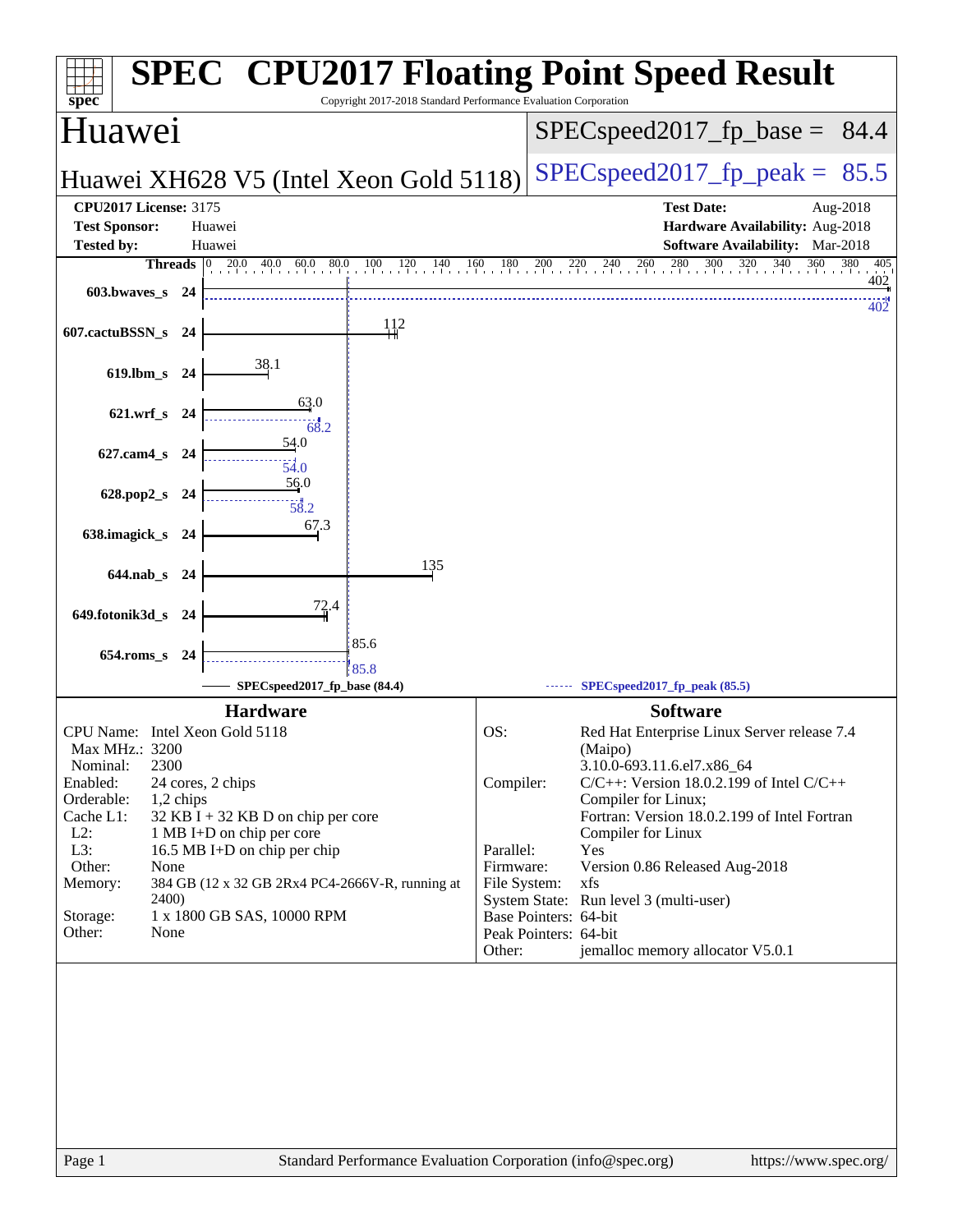### **[spec](http://www.spec.org/) [SPEC CPU2017 Floating Point Speed Result](http://www.spec.org/auto/cpu2017/Docs/result-fields.html#SPECCPU2017FloatingPointSpeedResult)** Copyright 2017-2018 Standard Performance Evaluation Corporation Huawei Huawei XH628 V5 (Intel Xeon Gold 5118) SPECspeed 2017 fp peak =  $85.5$  $SPECspeed2017_fp\_base = 84.4$ **[CPU2017 License:](http://www.spec.org/auto/cpu2017/Docs/result-fields.html#CPU2017License)** 3175 **[Test Date:](http://www.spec.org/auto/cpu2017/Docs/result-fields.html#TestDate)** Aug-2018 **[Test Sponsor:](http://www.spec.org/auto/cpu2017/Docs/result-fields.html#TestSponsor)** Huawei **[Hardware Availability:](http://www.spec.org/auto/cpu2017/Docs/result-fields.html#HardwareAvailability)** Aug-2018 **[Tested by:](http://www.spec.org/auto/cpu2017/Docs/result-fields.html#Testedby)** Huawei **[Software Availability:](http://www.spec.org/auto/cpu2017/Docs/result-fields.html#SoftwareAvailability)** Mar-2018 **[Results Table](http://www.spec.org/auto/cpu2017/Docs/result-fields.html#ResultsTable) [Benchmark](http://www.spec.org/auto/cpu2017/Docs/result-fields.html#Benchmark) [Threads](http://www.spec.org/auto/cpu2017/Docs/result-fields.html#Threads) [Seconds](http://www.spec.org/auto/cpu2017/Docs/result-fields.html#Seconds) [Ratio](http://www.spec.org/auto/cpu2017/Docs/result-fields.html#Ratio) [Seconds](http://www.spec.org/auto/cpu2017/Docs/result-fields.html#Seconds) [Ratio](http://www.spec.org/auto/cpu2017/Docs/result-fields.html#Ratio) [Seconds](http://www.spec.org/auto/cpu2017/Docs/result-fields.html#Seconds) [Ratio](http://www.spec.org/auto/cpu2017/Docs/result-fields.html#Ratio) Base [Threads](http://www.spec.org/auto/cpu2017/Docs/result-fields.html#Threads) [Seconds](http://www.spec.org/auto/cpu2017/Docs/result-fields.html#Seconds) [Ratio](http://www.spec.org/auto/cpu2017/Docs/result-fields.html#Ratio) [Seconds](http://www.spec.org/auto/cpu2017/Docs/result-fields.html#Seconds) [Ratio](http://www.spec.org/auto/cpu2017/Docs/result-fields.html#Ratio) [Seconds](http://www.spec.org/auto/cpu2017/Docs/result-fields.html#Seconds) [Ratio](http://www.spec.org/auto/cpu2017/Docs/result-fields.html#Ratio) Peak** [603.bwaves\\_s](http://www.spec.org/auto/cpu2017/Docs/benchmarks/603.bwaves_s.html) 24 146 403 **[147](http://www.spec.org/auto/cpu2017/Docs/result-fields.html#Median) [402](http://www.spec.org/auto/cpu2017/Docs/result-fields.html#Median)** 147 402 24 **[147](http://www.spec.org/auto/cpu2017/Docs/result-fields.html#Median) [402](http://www.spec.org/auto/cpu2017/Docs/result-fields.html#Median)** 146 403 147 401 [607.cactuBSSN\\_s](http://www.spec.org/auto/cpu2017/Docs/benchmarks/607.cactuBSSN_s.html) 24 153 109 **[148](http://www.spec.org/auto/cpu2017/Docs/result-fields.html#Median) [112](http://www.spec.org/auto/cpu2017/Docs/result-fields.html#Median)** 146 114 24 153 109 **[148](http://www.spec.org/auto/cpu2017/Docs/result-fields.html#Median) [112](http://www.spec.org/auto/cpu2017/Docs/result-fields.html#Median)** 146 114 [619.lbm\\_s](http://www.spec.org/auto/cpu2017/Docs/benchmarks/619.lbm_s.html) 24 138 38.0 **[137](http://www.spec.org/auto/cpu2017/Docs/result-fields.html#Median) [38.1](http://www.spec.org/auto/cpu2017/Docs/result-fields.html#Median)** 137 38.1 24 138 38.0 **[137](http://www.spec.org/auto/cpu2017/Docs/result-fields.html#Median) [38.1](http://www.spec.org/auto/cpu2017/Docs/result-fields.html#Median)** 137 38.1 [621.wrf\\_s](http://www.spec.org/auto/cpu2017/Docs/benchmarks/621.wrf_s.html) 24 **[210](http://www.spec.org/auto/cpu2017/Docs/result-fields.html#Median) [63.0](http://www.spec.org/auto/cpu2017/Docs/result-fields.html#Median)** 212 62.5 210 63.0 24 195 67.8 **[194](http://www.spec.org/auto/cpu2017/Docs/result-fields.html#Median) [68.2](http://www.spec.org/auto/cpu2017/Docs/result-fields.html#Median)** 193 68.5 [627.cam4\\_s](http://www.spec.org/auto/cpu2017/Docs/benchmarks/627.cam4_s.html) 24 164 53.9 **[164](http://www.spec.org/auto/cpu2017/Docs/result-fields.html#Median) [54.0](http://www.spec.org/auto/cpu2017/Docs/result-fields.html#Median)** 164 54.0 24 164 54.2 164 53.9 **[164](http://www.spec.org/auto/cpu2017/Docs/result-fields.html#Median) [54.0](http://www.spec.org/auto/cpu2017/Docs/result-fields.html#Median)** [628.pop2\\_s](http://www.spec.org/auto/cpu2017/Docs/benchmarks/628.pop2_s.html) 24 210 56.4 **[212](http://www.spec.org/auto/cpu2017/Docs/result-fields.html#Median) [56.0](http://www.spec.org/auto/cpu2017/Docs/result-fields.html#Median)** 213 55.7 24 206 57.7 203 58.4 **[204](http://www.spec.org/auto/cpu2017/Docs/result-fields.html#Median) [58.2](http://www.spec.org/auto/cpu2017/Docs/result-fields.html#Median)** [638.imagick\\_s](http://www.spec.org/auto/cpu2017/Docs/benchmarks/638.imagick_s.html) 24 **[214](http://www.spec.org/auto/cpu2017/Docs/result-fields.html#Median) [67.3](http://www.spec.org/auto/cpu2017/Docs/result-fields.html#Median)** 215 67.2 214 67.4 24 **[214](http://www.spec.org/auto/cpu2017/Docs/result-fields.html#Median) [67.3](http://www.spec.org/auto/cpu2017/Docs/result-fields.html#Median)** 215 67.2 214 67.4 [644.nab\\_s](http://www.spec.org/auto/cpu2017/Docs/benchmarks/644.nab_s.html) 24 130 135 **[130](http://www.spec.org/auto/cpu2017/Docs/result-fields.html#Median) [135](http://www.spec.org/auto/cpu2017/Docs/result-fields.html#Median)** 130 135 24 130 135 **[130](http://www.spec.org/auto/cpu2017/Docs/result-fields.html#Median) [135](http://www.spec.org/auto/cpu2017/Docs/result-fields.html#Median)** 130 135 [649.fotonik3d\\_s](http://www.spec.org/auto/cpu2017/Docs/benchmarks/649.fotonik3d_s.html) 24 125 72.8 128 71.2 **[126](http://www.spec.org/auto/cpu2017/Docs/result-fields.html#Median) [72.4](http://www.spec.org/auto/cpu2017/Docs/result-fields.html#Median)** 24 125 72.8 128 71.2 **[126](http://www.spec.org/auto/cpu2017/Docs/result-fields.html#Median) [72.4](http://www.spec.org/auto/cpu2017/Docs/result-fields.html#Median)** [654.roms\\_s](http://www.spec.org/auto/cpu2017/Docs/benchmarks/654.roms_s.html) 24 **[184](http://www.spec.org/auto/cpu2017/Docs/result-fields.html#Median) [85.6](http://www.spec.org/auto/cpu2017/Docs/result-fields.html#Median)** 184 85.6 185 85.2 24 **[183](http://www.spec.org/auto/cpu2017/Docs/result-fields.html#Median) [85.8](http://www.spec.org/auto/cpu2017/Docs/result-fields.html#Median)** 184 85.5 183 86.0 **[SPECspeed2017\\_fp\\_base =](http://www.spec.org/auto/cpu2017/Docs/result-fields.html#SPECspeed2017fpbase) 84.4 [SPECspeed2017\\_fp\\_peak =](http://www.spec.org/auto/cpu2017/Docs/result-fields.html#SPECspeed2017fppeak) 85.5**

Results appear in the [order in which they were run.](http://www.spec.org/auto/cpu2017/Docs/result-fields.html#RunOrder) Bold underlined text [indicates a median measurement](http://www.spec.org/auto/cpu2017/Docs/result-fields.html#Median).

### **[Operating System Notes](http://www.spec.org/auto/cpu2017/Docs/result-fields.html#OperatingSystemNotes)**

Stack size set to unlimited using "ulimit -s unlimited"

### **[General Notes](http://www.spec.org/auto/cpu2017/Docs/result-fields.html#GeneralNotes)**

Environment variables set by runcpu before the start of the run: KMP\_AFFINITY = "granularity=fine,compact" LD\_LIBRARY\_PATH = "/spec2017/lib/ia32:/spec2017/lib/intel64:/spec2017/je5.0.1-32:/spec2017/je5.0.1-64" OMP\_STACKSIZE = "192M"

 Binaries compiled on a system with 1x Intel Core i7-6700K CPU + 32GB RAM memory using Redhat Enterprise Linux 7.5 Transparent Huge Pages enabled by default Prior to runcpu invocation Filesystem page cache synced and cleared with: sync; echo 3> /proc/sys/vm/drop\_caches Yes: The test sponsor attests, as of date of publication, that CVE-2017-5754 (Meltdown) is mitigated in the system as tested and documented. Yes: The test sponsor attests, as of date of publication, that CVE-2017-5753 (Spectre variant 1) is mitigated in the system as tested and documented. Yes: The test sponsor attests, as of date of publication, that CVE-2017-5715 (Spectre variant 2) is mitigated in the system as tested and documented. jemalloc, a general purpose malloc implementation built with the RedHat Enterprise 7.5, and the system compiler gcc 4.8.5 sources available from jemalloc.net or <https://github.com/jemalloc/jemalloc/releases>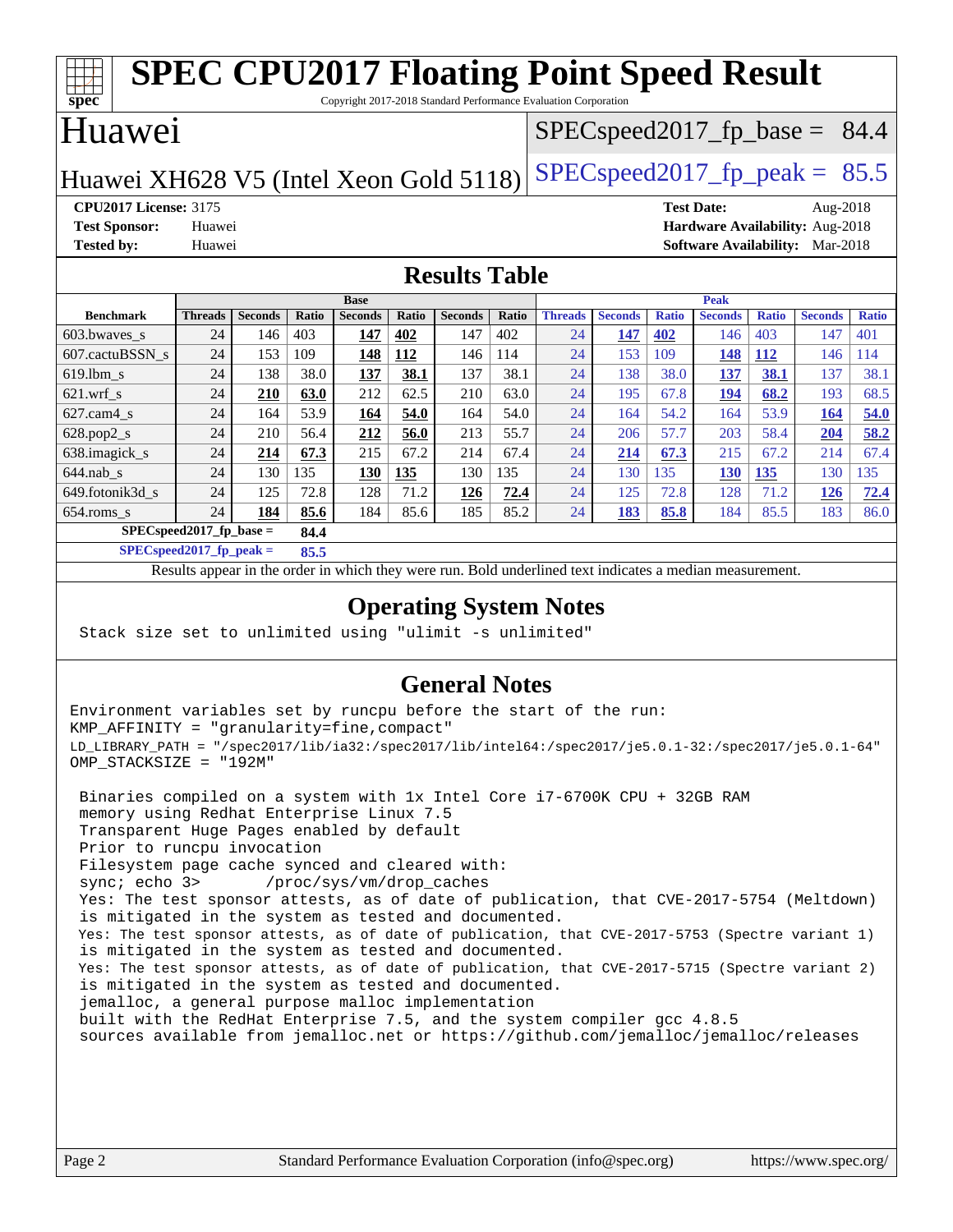### Page 3 Standard Performance Evaluation Corporation [\(info@spec.org\)](mailto:info@spec.org) <https://www.spec.org/> **[spec](http://www.spec.org/) [SPEC CPU2017 Floating Point Speed Result](http://www.spec.org/auto/cpu2017/Docs/result-fields.html#SPECCPU2017FloatingPointSpeedResult)** Copyright 2017-2018 Standard Performance Evaluation Corporation Huawei Huawei XH628 V5 (Intel Xeon Gold 5118) SPECspeed 2017 fp peak =  $85.5$  $SPECspeed2017_fp\_base = 84.4$ **[CPU2017 License:](http://www.spec.org/auto/cpu2017/Docs/result-fields.html#CPU2017License)** 3175 **[Test Date:](http://www.spec.org/auto/cpu2017/Docs/result-fields.html#TestDate)** Aug-2018 **[Test Sponsor:](http://www.spec.org/auto/cpu2017/Docs/result-fields.html#TestSponsor)** Huawei **[Hardware Availability:](http://www.spec.org/auto/cpu2017/Docs/result-fields.html#HardwareAvailability)** Aug-2018 **[Tested by:](http://www.spec.org/auto/cpu2017/Docs/result-fields.html#Testedby)** Huawei **[Software Availability:](http://www.spec.org/auto/cpu2017/Docs/result-fields.html#SoftwareAvailability)** Mar-2018 **[Platform Notes](http://www.spec.org/auto/cpu2017/Docs/result-fields.html#PlatformNotes)** BIOS configuration: Power Policy Set to Load Balance Hyper-Threading Set to Disable XPT Prefetch Set to Enabled Sysinfo program /spec2017/bin/sysinfo Rev: r5797 of 2017-06-14 96c45e4568ad54c135fd618bcc091c0f running on localhost.localdomain Thu Aug 16 01:34:56 2018 SUT (System Under Test) info as seen by some common utilities. For more information on this section, see <https://www.spec.org/cpu2017/Docs/config.html#sysinfo> From /proc/cpuinfo model name : Intel(R) Xeon(R) Gold 5118 CPU @ 2.30GHz 2 "physical id"s (chips) 24 "processors" cores, siblings (Caution: counting these is hw and system dependent. The following excerpts from /proc/cpuinfo might not be reliable. Use with caution.) cpu cores : 12 siblings : 12 physical 0: cores 0 1 2 3 4 5 8 9 10 11 12 13 physical 1: cores 0 1 2 3 4 5 8 9 10 11 12 13 From lscpu: Architecture: x86\_64 CPU op-mode(s): 32-bit, 64-bit Byte Order: Little Endian  $CPU(s):$  24 On-line CPU(s) list: 0-23 Thread(s) per core: 1 Core(s) per socket: 12 Socket(s): 2 NUMA node(s): 2 Vendor ID: GenuineIntel CPU family: 6 Model: 85 Model name:  $Intel(R)$  Xeon(R) Gold 5118 CPU @ 2.30GHz Stepping: 4 CPU MHz: 2301.000 CPU max MHz: 2301.0000 CPU min MHz: 1000.0000 BogoMIPS: 4600.00 Virtualization: VT-x L1d cache: 32K<br>
L1i cache: 32K  $L1i$  cache: L2 cache: 1024K L3 cache: 16896K **(Continued on next page)**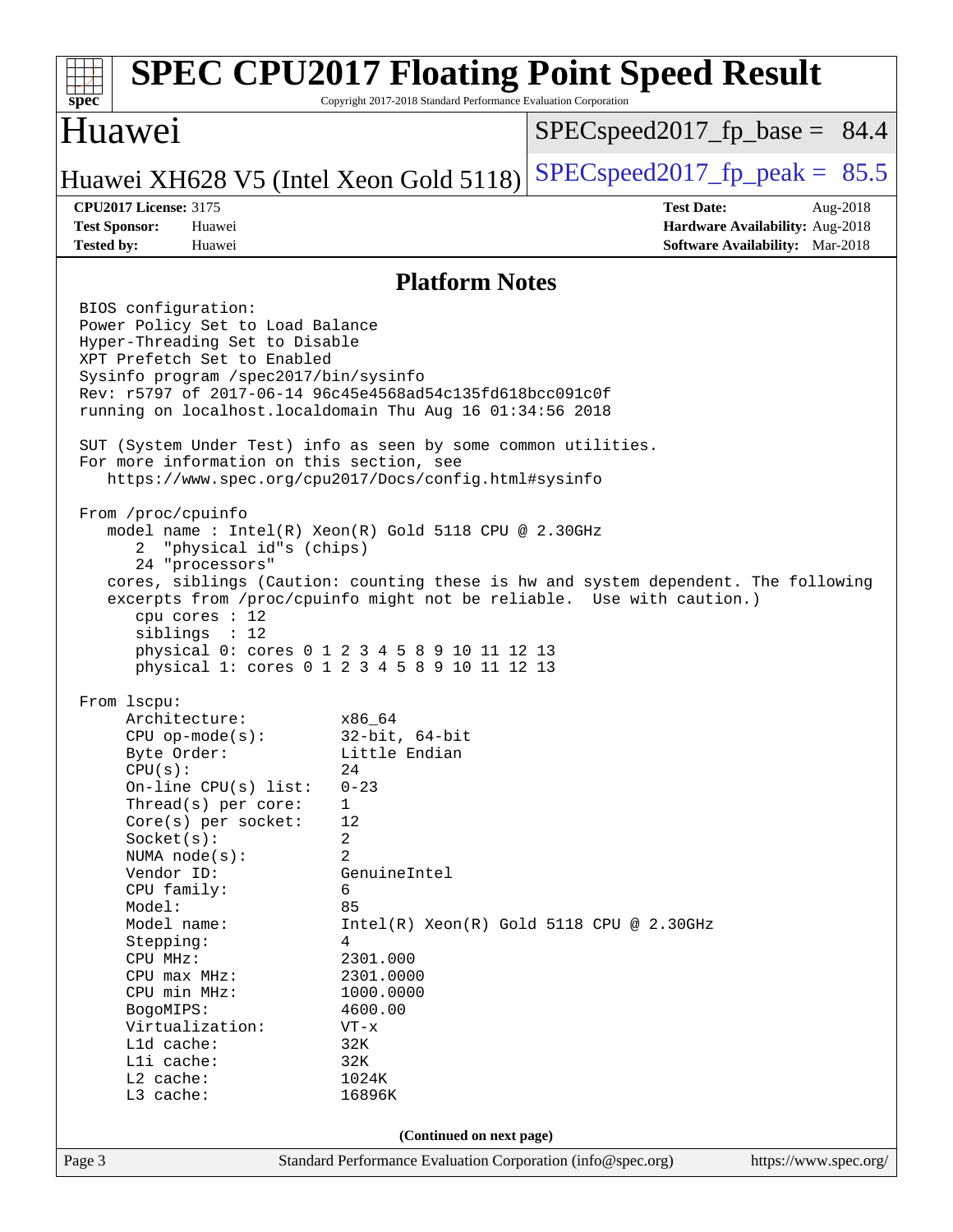| <b>SPEC CPU2017 Floating Point Speed Result</b><br>Copyright 2017-2018 Standard Performance Evaluation Corporation<br>$spec^*$                                                                                                                                                                                                                                                                                                                                                                                                                                                                                                                                                                                                                                                                                                                                                                                                                                                                                                                                                                                                                                                                                                                                                                                                                                                                                                                                                                            |                                                                           |  |
|-----------------------------------------------------------------------------------------------------------------------------------------------------------------------------------------------------------------------------------------------------------------------------------------------------------------------------------------------------------------------------------------------------------------------------------------------------------------------------------------------------------------------------------------------------------------------------------------------------------------------------------------------------------------------------------------------------------------------------------------------------------------------------------------------------------------------------------------------------------------------------------------------------------------------------------------------------------------------------------------------------------------------------------------------------------------------------------------------------------------------------------------------------------------------------------------------------------------------------------------------------------------------------------------------------------------------------------------------------------------------------------------------------------------------------------------------------------------------------------------------------------|---------------------------------------------------------------------------|--|
| Huawei                                                                                                                                                                                                                                                                                                                                                                                                                                                                                                                                                                                                                                                                                                                                                                                                                                                                                                                                                                                                                                                                                                                                                                                                                                                                                                                                                                                                                                                                                                    | $SPEC speed2017_f p\_base = 84.4$                                         |  |
| Huawei XH628 V5 (Intel Xeon Gold 5118)                                                                                                                                                                                                                                                                                                                                                                                                                                                                                                                                                                                                                                                                                                                                                                                                                                                                                                                                                                                                                                                                                                                                                                                                                                                                                                                                                                                                                                                                    | $SPEC speed2017_fp\_peak = 85.5$                                          |  |
| <b>CPU2017 License: 3175</b>                                                                                                                                                                                                                                                                                                                                                                                                                                                                                                                                                                                                                                                                                                                                                                                                                                                                                                                                                                                                                                                                                                                                                                                                                                                                                                                                                                                                                                                                              | <b>Test Date:</b><br>Aug-2018                                             |  |
| <b>Test Sponsor:</b><br>Huawei<br><b>Tested by:</b><br>Huawei                                                                                                                                                                                                                                                                                                                                                                                                                                                                                                                                                                                                                                                                                                                                                                                                                                                                                                                                                                                                                                                                                                                                                                                                                                                                                                                                                                                                                                             | Hardware Availability: Aug-2018<br><b>Software Availability:</b> Mar-2018 |  |
|                                                                                                                                                                                                                                                                                                                                                                                                                                                                                                                                                                                                                                                                                                                                                                                                                                                                                                                                                                                                                                                                                                                                                                                                                                                                                                                                                                                                                                                                                                           |                                                                           |  |
| <b>Platform Notes (Continued)</b>                                                                                                                                                                                                                                                                                                                                                                                                                                                                                                                                                                                                                                                                                                                                                                                                                                                                                                                                                                                                                                                                                                                                                                                                                                                                                                                                                                                                                                                                         |                                                                           |  |
| NUMA node0 CPU(s):<br>$0 - 11$<br>NUMA nodel CPU(s):<br>$12 - 23$<br>Flaqs:<br>fpu vme de pse tsc msr pae mce cx8 apic sep mtrr pge mca cmov<br>pat pse36 clflush dts acpi mmx fxsr sse sse2 ss ht tm pbe syscall nx pdpelgb rdtscp<br>lm constant_tsc art arch_perfmon pebs bts rep_good nopl xtopology nonstop_tsc<br>aperfmperf eagerfpu pni pclmulqdq dtes64 monitor ds_cpl vmx smx est tm2 ssse3 fma<br>cx16 xtpr pdcm pcid dca sse4_1 sse4_2 x2apic movbe popcnt tsc_deadline_timer aes<br>xsave avx f16c rdrand lahf_lm abm 3dnowprefetch epb cat_13 cdp_13 invpcid_single<br>intel_pt spec_ctrl ibpb_support tpr_shadow vnmi flexpriority ept vpid fsgsbase<br>tsc_adjust bmil hle avx2 smep bmi2 erms invpcid rtm cqm mpx rdt_a avx512f avx512dq<br>rdseed adx smap clflushopt clwb avx512cd avx512bw avx512vl xsaveopt xsavec xgetbvl<br>cqm_llc cqm_occup_llc cqm_mbm_total cqm_mbm_local dtherm ida arat pln pts<br>/proc/cpuinfo cache data<br>cache size : 16896 KB<br>From numactl --hardware WARNING: a numactl 'node' might or might not correspond to a<br>physical chip.<br>$available: 2 nodes (0-1)$<br>node 0 cpus: 0 1 2 3 4 5 6 7 8 9 10 11<br>node 0 size: 194741 MB<br>node 0 free: 189318 MB<br>node 1 cpus: 12 13 14 15 16 17 18 19 20 21 22 23<br>node 1 size: 196608 MB<br>node 1 free: 191761 MB<br>node distances:<br>node<br>$\overline{0}$<br>$\mathbf{1}$<br>0:<br>10 21<br>21<br>1:<br>10<br>From /proc/meminfo<br>MemTotal:<br>394174888 kB<br>HugePages Total:<br>0 |                                                                           |  |
| Hugepagesize:<br>2048 kB                                                                                                                                                                                                                                                                                                                                                                                                                                                                                                                                                                                                                                                                                                                                                                                                                                                                                                                                                                                                                                                                                                                                                                                                                                                                                                                                                                                                                                                                                  |                                                                           |  |
| From /etc/*release* /etc/*version*<br>os-release:<br>NAME="Red Hat Enterprise Linux Server"<br>VERSION="7.4 (Maipo)"<br>ID="rhel"<br>ID_LIKE="fedora"<br>VARIANT="Server"<br>VARIANT ID="server"<br>VERSION_ID="7.4"<br>PRETTY_NAME="Red Hat Enterprise Linux Server 7.4 (Maipo)"<br>redhat-release: Red Hat Enterprise Linux Server release 7.4 (Maipo)<br>system-release: Red Hat Enterprise Linux Server release 7.4 (Maipo)                                                                                                                                                                                                                                                                                                                                                                                                                                                                                                                                                                                                                                                                                                                                                                                                                                                                                                                                                                                                                                                                           |                                                                           |  |
| (Continued on next page)                                                                                                                                                                                                                                                                                                                                                                                                                                                                                                                                                                                                                                                                                                                                                                                                                                                                                                                                                                                                                                                                                                                                                                                                                                                                                                                                                                                                                                                                                  |                                                                           |  |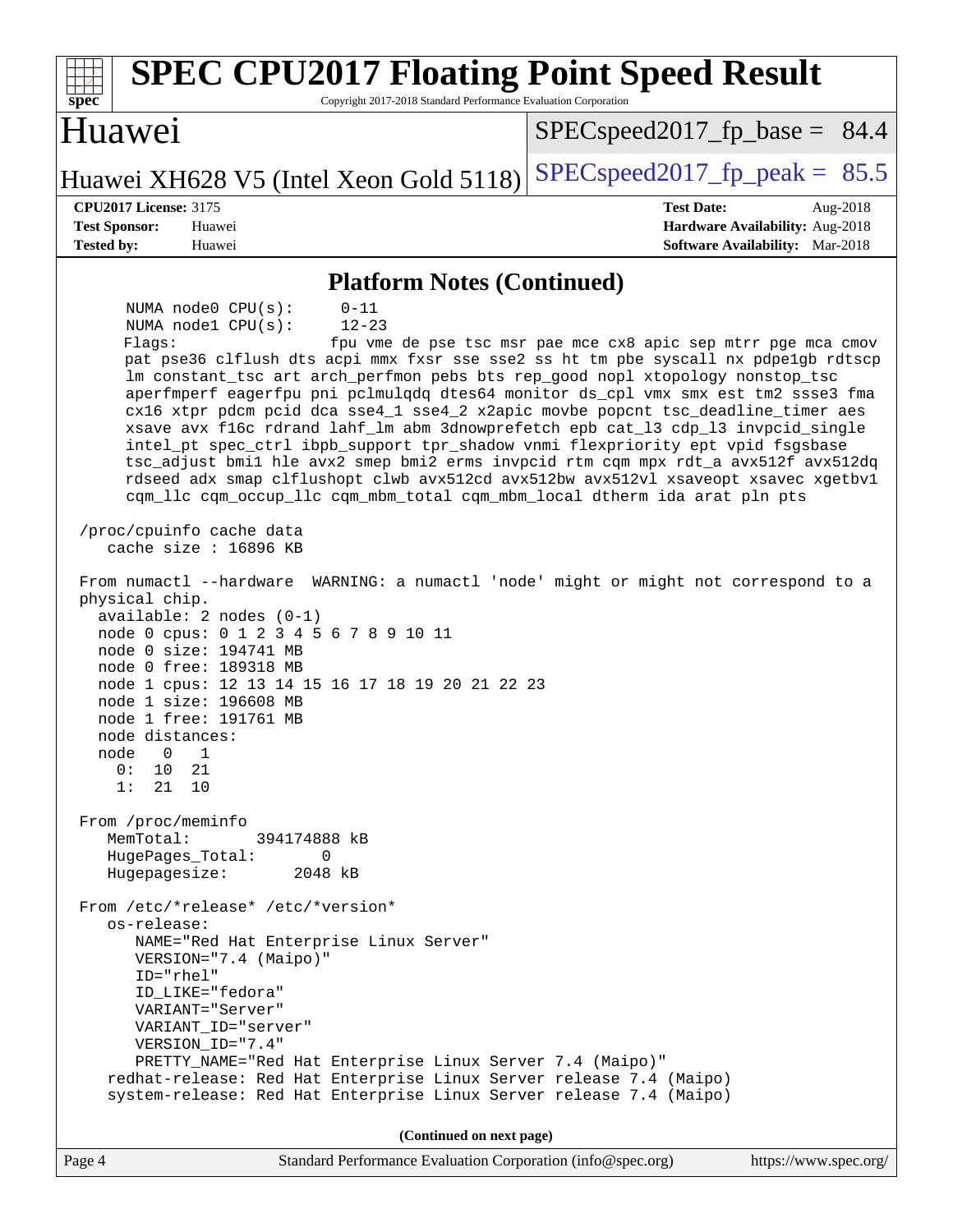| <b>SPEC CPU2017 Floating Point Speed Result</b><br>spec <sup>®</sup><br>Copyright 2017-2018 Standard Performance Evaluation Corporation                                                                                                                                                                                                                                                                                                                                                                                          |                                                                                                            |  |
|----------------------------------------------------------------------------------------------------------------------------------------------------------------------------------------------------------------------------------------------------------------------------------------------------------------------------------------------------------------------------------------------------------------------------------------------------------------------------------------------------------------------------------|------------------------------------------------------------------------------------------------------------|--|
| Huawei                                                                                                                                                                                                                                                                                                                                                                                                                                                                                                                           | $SPEC speed2017_fp\_base = 84.4$                                                                           |  |
| Huawei XH628 V5 (Intel Xeon Gold 5118)                                                                                                                                                                                                                                                                                                                                                                                                                                                                                           | $SPEC speed2017fp peak = 85.5$                                                                             |  |
| <b>CPU2017 License: 3175</b><br><b>Test Sponsor:</b><br>Huawei<br><b>Tested by:</b><br>Huawei                                                                                                                                                                                                                                                                                                                                                                                                                                    | <b>Test Date:</b><br>Aug-2018<br>Hardware Availability: Aug-2018<br><b>Software Availability:</b> Mar-2018 |  |
| <b>Platform Notes (Continued)</b>                                                                                                                                                                                                                                                                                                                                                                                                                                                                                                |                                                                                                            |  |
| system-release-cpe: cpe:/o:redhat:enterprise_linux:7.4:ga:server                                                                                                                                                                                                                                                                                                                                                                                                                                                                 |                                                                                                            |  |
| uname $-a$ :<br>Linux localhost.localdomain 3.10.0-693.11.6.el7.x86_64 #1 SMP Thu Dec 28 14:23:39 EST<br>2017 x86_64 x86_64 x86_64 GNU/Linux                                                                                                                                                                                                                                                                                                                                                                                     |                                                                                                            |  |
| run-level 3 Aug 15 19:16                                                                                                                                                                                                                                                                                                                                                                                                                                                                                                         |                                                                                                            |  |
| SPEC is set to: /spec2017<br>Filesystem<br>Type Size Used Avail Use% Mounted on<br>/dev/sda4<br>xfs<br>553G 8.2G 545G<br>$2\frac{8}{1}$ /                                                                                                                                                                                                                                                                                                                                                                                        |                                                                                                            |  |
| Additional information from dmidecode follows. WARNING: Use caution when you interpret<br>this section. The 'dmidecode' program reads system data which is "intended to allow<br>hardware to be accurately determined", but the intent may not be met, as there are<br>frequent changes to hardware, firmware, and the "DMTF SMBIOS" standard.<br>BIOS INSYDE Corp. 0.86 08/06/2018<br>Memory:<br>4x NO DIMM NO DIMM<br>12x Samsung M393A4K40BB2-CTD 32 GB 2 rank 2666, configured at 2400<br>(End of data from sysinfo program) |                                                                                                            |  |
| <b>Compiler Version Notes</b>                                                                                                                                                                                                                                                                                                                                                                                                                                                                                                    |                                                                                                            |  |
| :================                                                                                                                                                                                                                                                                                                                                                                                                                                                                                                                | ====================<br>CC 619.1bm_s(base) 638.imagick_s(base, peak) 644.nab_s(base, peak)                 |  |
| icc (ICC) 18.0.2 20180210<br>Copyright (C) 1985-2018 Intel Corporation. All rights reserved.                                                                                                                                                                                                                                                                                                                                                                                                                                     |                                                                                                            |  |
| $619.1$ bm_s(peak)<br>CC.                                                                                                                                                                                                                                                                                                                                                                                                                                                                                                        |                                                                                                            |  |
| icc (ICC) 18.0.2 20180210<br>Copyright (C) 1985-2018 Intel Corporation. All rights reserved.                                                                                                                                                                                                                                                                                                                                                                                                                                     |                                                                                                            |  |
| FC 607.cactuBSSN_s(base, peak)                                                                                                                                                                                                                                                                                                                                                                                                                                                                                                   |                                                                                                            |  |
| icpc (ICC) 18.0.2 20180210<br>Copyright (C) 1985-2018 Intel Corporation. All rights reserved.<br>icc (ICC) 18.0.2 20180210<br>Copyright (C) 1985-2018 Intel Corporation. All rights reserved.                                                                                                                                                                                                                                                                                                                                    |                                                                                                            |  |
|                                                                                                                                                                                                                                                                                                                                                                                                                                                                                                                                  |                                                                                                            |  |
| (Continued on next page)<br>Standard Performance Evaluation Corporation (info@spec.org)<br>Page 5                                                                                                                                                                                                                                                                                                                                                                                                                                | https://www.spec.org/                                                                                      |  |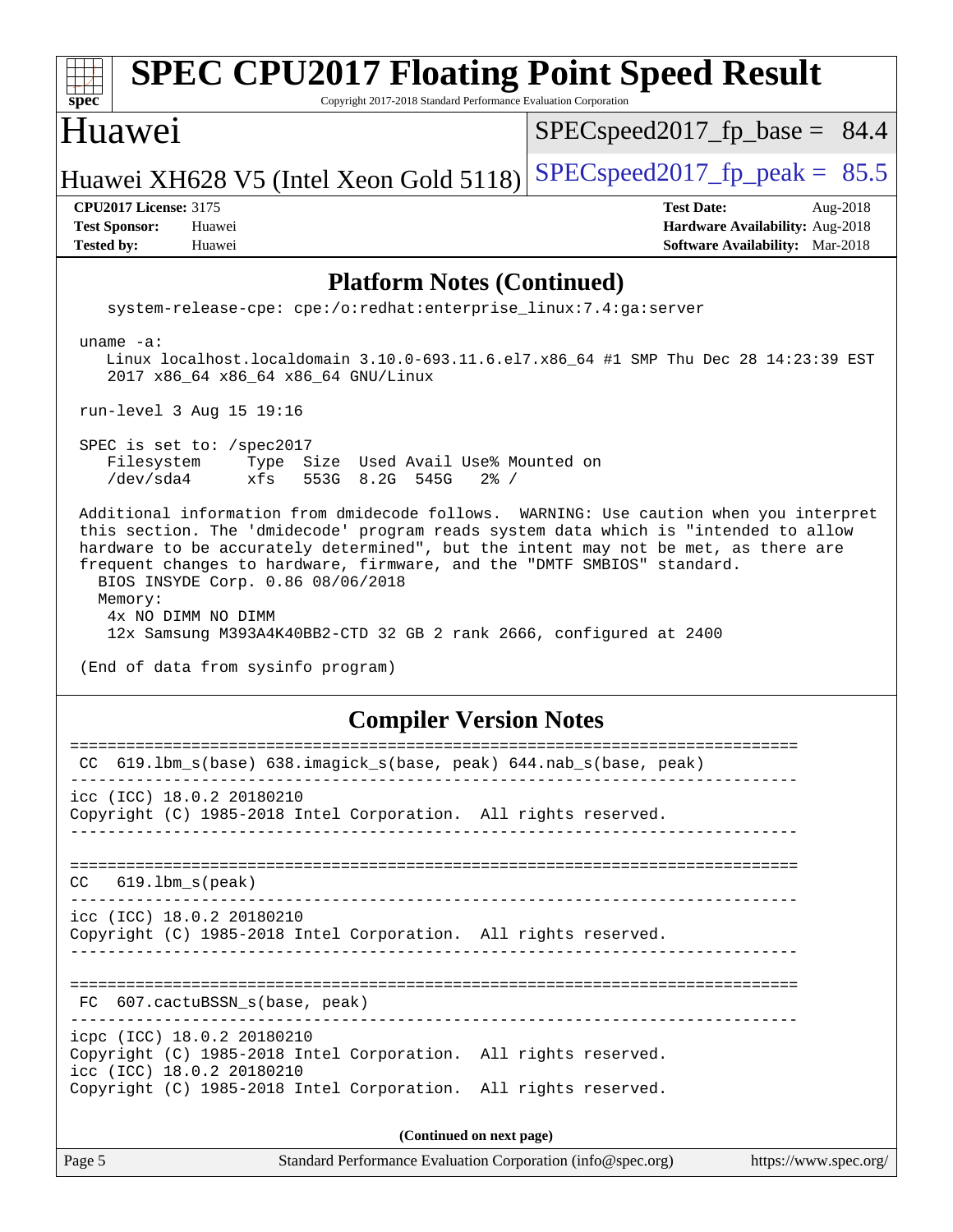| <b>SPEC CPU2017 Floating Point Speed Result</b><br>Copyright 2017-2018 Standard Performance Evaluation Corporation<br>$spec^*$                                                                   |                                                                                                     |  |
|--------------------------------------------------------------------------------------------------------------------------------------------------------------------------------------------------|-----------------------------------------------------------------------------------------------------|--|
| <b>Huawei</b>                                                                                                                                                                                    | $SPEC speed2017_fp\_base = 84.4$                                                                    |  |
| Huawei XH628 V5 (Intel Xeon Gold 5118)                                                                                                                                                           | $SPEC speed2017fp peak = 85.5$                                                                      |  |
| <b>CPU2017 License: 3175</b><br><b>Test Sponsor:</b><br>Huawei<br><b>Tested by:</b><br>Huawei                                                                                                    | <b>Test Date:</b><br>Aug-2018<br>Hardware Availability: Aug-2018<br>Software Availability: Mar-2018 |  |
| <b>Compiler Version Notes (Continued)</b>                                                                                                                                                        |                                                                                                     |  |
| ifort (IFORT) 18.0.2 20180210<br>Copyright (C) 1985-2018 Intel Corporation. All rights reserved.                                                                                                 |                                                                                                     |  |
| FC 603.bwaves_s(base) 649.fotonik3d_s(base) 654.roms_s(base, peak)                                                                                                                               |                                                                                                     |  |
| ifort (IFORT) 18.0.2 20180210<br>Copyright (C) 1985-2018 Intel Corporation. All rights reserved.                                                                                                 |                                                                                                     |  |
| 603.bwaves_s(peak) 649.fotonik3d_s(peak)<br>FC.                                                                                                                                                  |                                                                                                     |  |
| ifort (IFORT) 18.0.2 20180210<br>Copyright (C) 1985-2018 Intel Corporation. All rights reserved.                                                                                                 |                                                                                                     |  |
| $CC$ 621.wrf_s(base) 627.cam4_s(base, peak) 628.pop2_s(base)                                                                                                                                     |                                                                                                     |  |
| ifort (IFORT) 18.0.2 20180210<br>Copyright (C) 1985-2018 Intel Corporation. All rights reserved.<br>icc (ICC) 18.0.2 20180210<br>Copyright (C) 1985-2018 Intel Corporation. All rights reserved. |                                                                                                     |  |
|                                                                                                                                                                                                  |                                                                                                     |  |
| $621.wrf_s(peak)$ $628.pop2_s(peak)$<br>CC                                                                                                                                                       |                                                                                                     |  |
| ifort (IFORT) 18.0.2 20180210<br>Copyright (C) 1985-2018 Intel Corporation. All rights reserved.<br>icc (ICC) 18.0.2 20180210                                                                    |                                                                                                     |  |
| Copyright (C) 1985-2018 Intel Corporation. All rights reserved.                                                                                                                                  |                                                                                                     |  |
| <b>Base Compiler Invocation</b>                                                                                                                                                                  |                                                                                                     |  |
| C benchmarks:<br>$\text{icc}$ -m64 -std=c11                                                                                                                                                      |                                                                                                     |  |
| Fortran benchmarks:<br>ifort -m64                                                                                                                                                                |                                                                                                     |  |
| Benchmarks using both Fortran and C:<br>ifort -m64 icc -m64 -std=c11                                                                                                                             |                                                                                                     |  |
| (Continued on next page)                                                                                                                                                                         |                                                                                                     |  |
| Page 6<br>Standard Performance Evaluation Corporation (info@spec.org)                                                                                                                            | https://www.spec.org/                                                                               |  |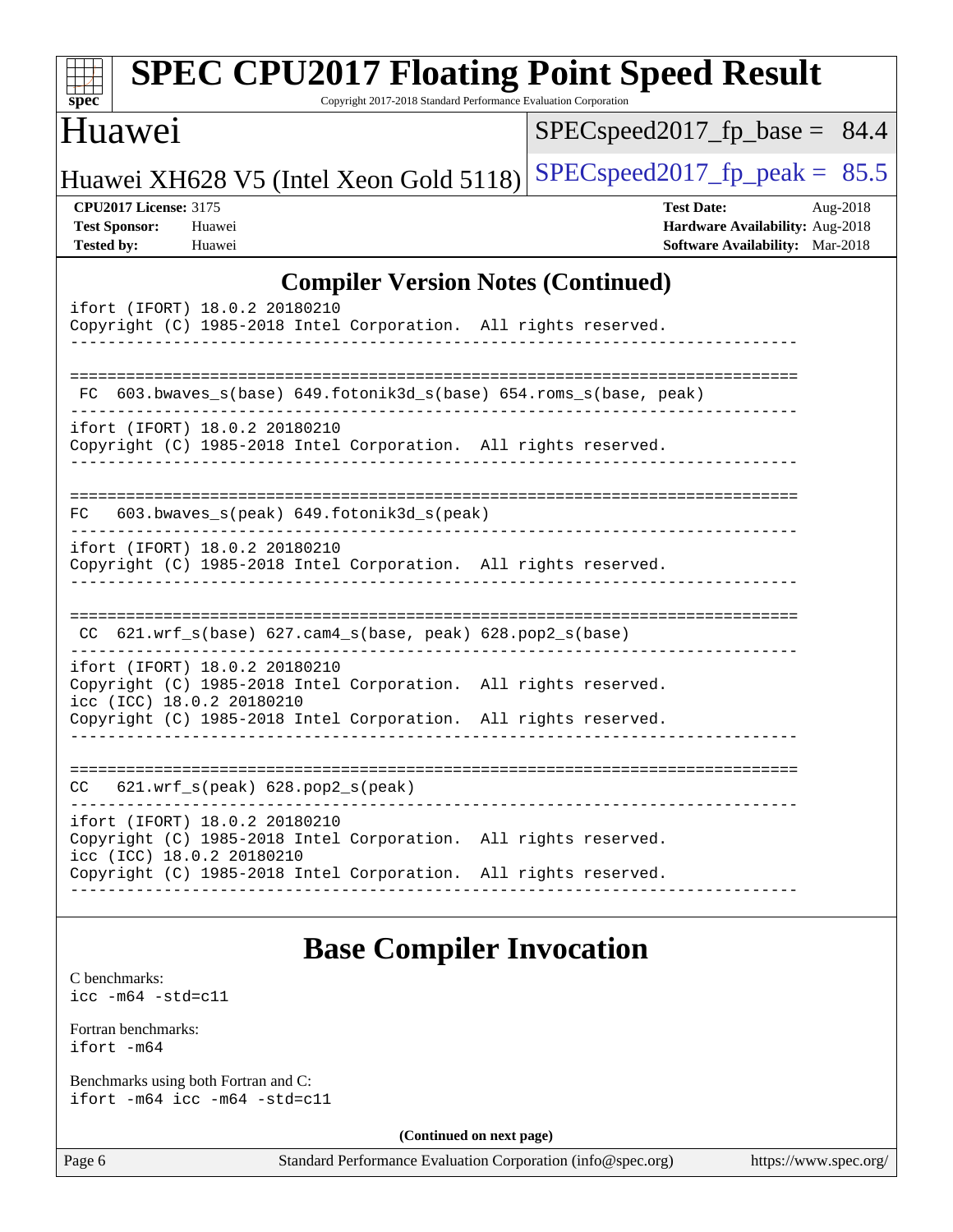

# **[SPEC CPU2017 Floating Point Speed Result](http://www.spec.org/auto/cpu2017/Docs/result-fields.html#SPECCPU2017FloatingPointSpeedResult)**

Copyright 2017-2018 Standard Performance Evaluation Corporation

### Huawei

 $SPECspeed2017_fp\_base = 84.4$ 

Huawei XH628 V5 (Intel Xeon Gold 5118) SPECspeed 2017 fp peak =  $85.5$ 

**[CPU2017 License:](http://www.spec.org/auto/cpu2017/Docs/result-fields.html#CPU2017License)** 3175 **[Test Date:](http://www.spec.org/auto/cpu2017/Docs/result-fields.html#TestDate)** Aug-2018 **[Test Sponsor:](http://www.spec.org/auto/cpu2017/Docs/result-fields.html#TestSponsor)** Huawei **[Hardware Availability:](http://www.spec.org/auto/cpu2017/Docs/result-fields.html#HardwareAvailability)** Aug-2018 **[Tested by:](http://www.spec.org/auto/cpu2017/Docs/result-fields.html#Testedby)** Huawei **[Software Availability:](http://www.spec.org/auto/cpu2017/Docs/result-fields.html#SoftwareAvailability)** Mar-2018

## **[Base Compiler Invocation \(Continued\)](http://www.spec.org/auto/cpu2017/Docs/result-fields.html#BaseCompilerInvocation)**

[Benchmarks using Fortran, C, and C++:](http://www.spec.org/auto/cpu2017/Docs/result-fields.html#BenchmarksusingFortranCandCXX) [icpc -m64](http://www.spec.org/cpu2017/results/res2018q4/cpu2017-20181008-09113.flags.html#user_CC_CXX_FCbase_intel_icpc_64bit_4ecb2543ae3f1412ef961e0650ca070fec7b7afdcd6ed48761b84423119d1bf6bdf5cad15b44d48e7256388bc77273b966e5eb805aefd121eb22e9299b2ec9d9) [icc -m64 -std=c11](http://www.spec.org/cpu2017/results/res2018q4/cpu2017-20181008-09113.flags.html#user_CC_CXX_FCbase_intel_icc_64bit_c11_33ee0cdaae7deeeab2a9725423ba97205ce30f63b9926c2519791662299b76a0318f32ddfffdc46587804de3178b4f9328c46fa7c2b0cd779d7a61945c91cd35) [ifort -m64](http://www.spec.org/cpu2017/results/res2018q4/cpu2017-20181008-09113.flags.html#user_CC_CXX_FCbase_intel_ifort_64bit_24f2bb282fbaeffd6157abe4f878425411749daecae9a33200eee2bee2fe76f3b89351d69a8130dd5949958ce389cf37ff59a95e7a40d588e8d3a57e0c3fd751)

### **[Base Portability Flags](http://www.spec.org/auto/cpu2017/Docs/result-fields.html#BasePortabilityFlags)**

 603.bwaves\_s: [-DSPEC\\_LP64](http://www.spec.org/cpu2017/results/res2018q4/cpu2017-20181008-09113.flags.html#suite_basePORTABILITY603_bwaves_s_DSPEC_LP64) 607.cactuBSSN\_s: [-DSPEC\\_LP64](http://www.spec.org/cpu2017/results/res2018q4/cpu2017-20181008-09113.flags.html#suite_basePORTABILITY607_cactuBSSN_s_DSPEC_LP64) 619.lbm\_s: [-DSPEC\\_LP64](http://www.spec.org/cpu2017/results/res2018q4/cpu2017-20181008-09113.flags.html#suite_basePORTABILITY619_lbm_s_DSPEC_LP64) 621.wrf\_s: [-DSPEC\\_LP64](http://www.spec.org/cpu2017/results/res2018q4/cpu2017-20181008-09113.flags.html#suite_basePORTABILITY621_wrf_s_DSPEC_LP64) [-DSPEC\\_CASE\\_FLAG](http://www.spec.org/cpu2017/results/res2018q4/cpu2017-20181008-09113.flags.html#b621.wrf_s_baseCPORTABILITY_DSPEC_CASE_FLAG) [-convert big\\_endian](http://www.spec.org/cpu2017/results/res2018q4/cpu2017-20181008-09113.flags.html#user_baseFPORTABILITY621_wrf_s_convert_big_endian_c3194028bc08c63ac5d04de18c48ce6d347e4e562e8892b8bdbdc0214820426deb8554edfa529a3fb25a586e65a3d812c835984020483e7e73212c4d31a38223) 627.cam4\_s: [-DSPEC\\_LP64](http://www.spec.org/cpu2017/results/res2018q4/cpu2017-20181008-09113.flags.html#suite_basePORTABILITY627_cam4_s_DSPEC_LP64) [-DSPEC\\_CASE\\_FLAG](http://www.spec.org/cpu2017/results/res2018q4/cpu2017-20181008-09113.flags.html#b627.cam4_s_baseCPORTABILITY_DSPEC_CASE_FLAG) 628.pop2\_s: [-DSPEC\\_LP64](http://www.spec.org/cpu2017/results/res2018q4/cpu2017-20181008-09113.flags.html#suite_basePORTABILITY628_pop2_s_DSPEC_LP64) [-DSPEC\\_CASE\\_FLAG](http://www.spec.org/cpu2017/results/res2018q4/cpu2017-20181008-09113.flags.html#b628.pop2_s_baseCPORTABILITY_DSPEC_CASE_FLAG) [-convert big\\_endian](http://www.spec.org/cpu2017/results/res2018q4/cpu2017-20181008-09113.flags.html#user_baseFPORTABILITY628_pop2_s_convert_big_endian_c3194028bc08c63ac5d04de18c48ce6d347e4e562e8892b8bdbdc0214820426deb8554edfa529a3fb25a586e65a3d812c835984020483e7e73212c4d31a38223) [-assume byterecl](http://www.spec.org/cpu2017/results/res2018q4/cpu2017-20181008-09113.flags.html#user_baseFPORTABILITY628_pop2_s_assume_byterecl_7e47d18b9513cf18525430bbf0f2177aa9bf368bc7a059c09b2c06a34b53bd3447c950d3f8d6c70e3faf3a05c8557d66a5798b567902e8849adc142926523472) 638.imagick\_s: [-DSPEC\\_LP64](http://www.spec.org/cpu2017/results/res2018q4/cpu2017-20181008-09113.flags.html#suite_basePORTABILITY638_imagick_s_DSPEC_LP64) 644.nab\_s: [-DSPEC\\_LP64](http://www.spec.org/cpu2017/results/res2018q4/cpu2017-20181008-09113.flags.html#suite_basePORTABILITY644_nab_s_DSPEC_LP64) 649.fotonik3d\_s: [-DSPEC\\_LP64](http://www.spec.org/cpu2017/results/res2018q4/cpu2017-20181008-09113.flags.html#suite_basePORTABILITY649_fotonik3d_s_DSPEC_LP64) 654.roms\_s: [-DSPEC\\_LP64](http://www.spec.org/cpu2017/results/res2018q4/cpu2017-20181008-09113.flags.html#suite_basePORTABILITY654_roms_s_DSPEC_LP64)

## **[Base Optimization Flags](http://www.spec.org/auto/cpu2017/Docs/result-fields.html#BaseOptimizationFlags)**

#### [C benchmarks](http://www.spec.org/auto/cpu2017/Docs/result-fields.html#Cbenchmarks):

[-Wl,-z,muldefs](http://www.spec.org/cpu2017/results/res2018q4/cpu2017-20181008-09113.flags.html#user_CCbase_link_force_multiple1_b4cbdb97b34bdee9ceefcfe54f4c8ea74255f0b02a4b23e853cdb0e18eb4525ac79b5a88067c842dd0ee6996c24547a27a4b99331201badda8798ef8a743f577) [-xCORE-AVX2](http://www.spec.org/cpu2017/results/res2018q4/cpu2017-20181008-09113.flags.html#user_CCbase_f-xCORE-AVX2) [-ipo](http://www.spec.org/cpu2017/results/res2018q4/cpu2017-20181008-09113.flags.html#user_CCbase_f-ipo) [-O3](http://www.spec.org/cpu2017/results/res2018q4/cpu2017-20181008-09113.flags.html#user_CCbase_f-O3) [-no-prec-div](http://www.spec.org/cpu2017/results/res2018q4/cpu2017-20181008-09113.flags.html#user_CCbase_f-no-prec-div) [-qopt-prefetch](http://www.spec.org/cpu2017/results/res2018q4/cpu2017-20181008-09113.flags.html#user_CCbase_f-qopt-prefetch) [-ffinite-math-only](http://www.spec.org/cpu2017/results/res2018q4/cpu2017-20181008-09113.flags.html#user_CCbase_f_finite_math_only_cb91587bd2077682c4b38af759c288ed7c732db004271a9512da14a4f8007909a5f1427ecbf1a0fb78ff2a814402c6114ac565ca162485bbcae155b5e4258871) [-qopt-mem-layout-trans=3](http://www.spec.org/cpu2017/results/res2018q4/cpu2017-20181008-09113.flags.html#user_CCbase_f-qopt-mem-layout-trans_de80db37974c74b1f0e20d883f0b675c88c3b01e9d123adea9b28688d64333345fb62bc4a798493513fdb68f60282f9a726aa07f478b2f7113531aecce732043) [-qopenmp](http://www.spec.org/cpu2017/results/res2018q4/cpu2017-20181008-09113.flags.html#user_CCbase_qopenmp_16be0c44f24f464004c6784a7acb94aca937f053568ce72f94b139a11c7c168634a55f6653758ddd83bcf7b8463e8028bb0b48b77bcddc6b78d5d95bb1df2967) [-DSPEC\\_OPENMP](http://www.spec.org/cpu2017/results/res2018q4/cpu2017-20181008-09113.flags.html#suite_CCbase_DSPEC_OPENMP) [-L/usr/local/je5.0.1-64/lib](http://www.spec.org/cpu2017/results/res2018q4/cpu2017-20181008-09113.flags.html#user_CCbase_jemalloc_link_path64_4b10a636b7bce113509b17f3bd0d6226c5fb2346b9178c2d0232c14f04ab830f976640479e5c33dc2bcbbdad86ecfb6634cbbd4418746f06f368b512fced5394) [-ljemalloc](http://www.spec.org/cpu2017/results/res2018q4/cpu2017-20181008-09113.flags.html#user_CCbase_jemalloc_link_lib_d1249b907c500fa1c0672f44f562e3d0f79738ae9e3c4a9c376d49f265a04b9c99b167ecedbf6711b3085be911c67ff61f150a17b3472be731631ba4d0471706)

### [Fortran benchmarks](http://www.spec.org/auto/cpu2017/Docs/result-fields.html#Fortranbenchmarks):

[-Wl,-z,muldefs](http://www.spec.org/cpu2017/results/res2018q4/cpu2017-20181008-09113.flags.html#user_FCbase_link_force_multiple1_b4cbdb97b34bdee9ceefcfe54f4c8ea74255f0b02a4b23e853cdb0e18eb4525ac79b5a88067c842dd0ee6996c24547a27a4b99331201badda8798ef8a743f577) -DSPEC OPENMP [-xCORE-AVX2](http://www.spec.org/cpu2017/results/res2018q4/cpu2017-20181008-09113.flags.html#user_FCbase_f-xCORE-AVX2) [-ipo](http://www.spec.org/cpu2017/results/res2018q4/cpu2017-20181008-09113.flags.html#user_FCbase_f-ipo) [-O3](http://www.spec.org/cpu2017/results/res2018q4/cpu2017-20181008-09113.flags.html#user_FCbase_f-O3) [-no-prec-div](http://www.spec.org/cpu2017/results/res2018q4/cpu2017-20181008-09113.flags.html#user_FCbase_f-no-prec-div) [-qopt-prefetch](http://www.spec.org/cpu2017/results/res2018q4/cpu2017-20181008-09113.flags.html#user_FCbase_f-qopt-prefetch) [-ffinite-math-only](http://www.spec.org/cpu2017/results/res2018q4/cpu2017-20181008-09113.flags.html#user_FCbase_f_finite_math_only_cb91587bd2077682c4b38af759c288ed7c732db004271a9512da14a4f8007909a5f1427ecbf1a0fb78ff2a814402c6114ac565ca162485bbcae155b5e4258871) [-qopt-mem-layout-trans=3](http://www.spec.org/cpu2017/results/res2018q4/cpu2017-20181008-09113.flags.html#user_FCbase_f-qopt-mem-layout-trans_de80db37974c74b1f0e20d883f0b675c88c3b01e9d123adea9b28688d64333345fb62bc4a798493513fdb68f60282f9a726aa07f478b2f7113531aecce732043) [-qopenmp](http://www.spec.org/cpu2017/results/res2018q4/cpu2017-20181008-09113.flags.html#user_FCbase_qopenmp_16be0c44f24f464004c6784a7acb94aca937f053568ce72f94b139a11c7c168634a55f6653758ddd83bcf7b8463e8028bb0b48b77bcddc6b78d5d95bb1df2967) [-nostandard-realloc-lhs](http://www.spec.org/cpu2017/results/res2018q4/cpu2017-20181008-09113.flags.html#user_FCbase_f_2003_std_realloc_82b4557e90729c0f113870c07e44d33d6f5a304b4f63d4c15d2d0f1fab99f5daaed73bdb9275d9ae411527f28b936061aa8b9c8f2d63842963b95c9dd6426b8a) [-L/usr/local/je5.0.1-64/lib](http://www.spec.org/cpu2017/results/res2018q4/cpu2017-20181008-09113.flags.html#user_FCbase_jemalloc_link_path64_4b10a636b7bce113509b17f3bd0d6226c5fb2346b9178c2d0232c14f04ab830f976640479e5c33dc2bcbbdad86ecfb6634cbbd4418746f06f368b512fced5394) [-ljemalloc](http://www.spec.org/cpu2017/results/res2018q4/cpu2017-20181008-09113.flags.html#user_FCbase_jemalloc_link_lib_d1249b907c500fa1c0672f44f562e3d0f79738ae9e3c4a9c376d49f265a04b9c99b167ecedbf6711b3085be911c67ff61f150a17b3472be731631ba4d0471706)

### [Benchmarks using both Fortran and C](http://www.spec.org/auto/cpu2017/Docs/result-fields.html#BenchmarksusingbothFortranandC):

[-Wl,-z,muldefs](http://www.spec.org/cpu2017/results/res2018q4/cpu2017-20181008-09113.flags.html#user_CC_FCbase_link_force_multiple1_b4cbdb97b34bdee9ceefcfe54f4c8ea74255f0b02a4b23e853cdb0e18eb4525ac79b5a88067c842dd0ee6996c24547a27a4b99331201badda8798ef8a743f577) [-xCORE-AVX2](http://www.spec.org/cpu2017/results/res2018q4/cpu2017-20181008-09113.flags.html#user_CC_FCbase_f-xCORE-AVX2) [-ipo](http://www.spec.org/cpu2017/results/res2018q4/cpu2017-20181008-09113.flags.html#user_CC_FCbase_f-ipo) [-O3](http://www.spec.org/cpu2017/results/res2018q4/cpu2017-20181008-09113.flags.html#user_CC_FCbase_f-O3) [-no-prec-div](http://www.spec.org/cpu2017/results/res2018q4/cpu2017-20181008-09113.flags.html#user_CC_FCbase_f-no-prec-div) [-qopt-prefetch](http://www.spec.org/cpu2017/results/res2018q4/cpu2017-20181008-09113.flags.html#user_CC_FCbase_f-qopt-prefetch) [-ffinite-math-only](http://www.spec.org/cpu2017/results/res2018q4/cpu2017-20181008-09113.flags.html#user_CC_FCbase_f_finite_math_only_cb91587bd2077682c4b38af759c288ed7c732db004271a9512da14a4f8007909a5f1427ecbf1a0fb78ff2a814402c6114ac565ca162485bbcae155b5e4258871) [-qopt-mem-layout-trans=3](http://www.spec.org/cpu2017/results/res2018q4/cpu2017-20181008-09113.flags.html#user_CC_FCbase_f-qopt-mem-layout-trans_de80db37974c74b1f0e20d883f0b675c88c3b01e9d123adea9b28688d64333345fb62bc4a798493513fdb68f60282f9a726aa07f478b2f7113531aecce732043) [-qopenmp](http://www.spec.org/cpu2017/results/res2018q4/cpu2017-20181008-09113.flags.html#user_CC_FCbase_qopenmp_16be0c44f24f464004c6784a7acb94aca937f053568ce72f94b139a11c7c168634a55f6653758ddd83bcf7b8463e8028bb0b48b77bcddc6b78d5d95bb1df2967) [-DSPEC\\_OPENMP](http://www.spec.org/cpu2017/results/res2018q4/cpu2017-20181008-09113.flags.html#suite_CC_FCbase_DSPEC_OPENMP) [-nostandard-realloc-lhs](http://www.spec.org/cpu2017/results/res2018q4/cpu2017-20181008-09113.flags.html#user_CC_FCbase_f_2003_std_realloc_82b4557e90729c0f113870c07e44d33d6f5a304b4f63d4c15d2d0f1fab99f5daaed73bdb9275d9ae411527f28b936061aa8b9c8f2d63842963b95c9dd6426b8a) [-L/usr/local/je5.0.1-64/lib](http://www.spec.org/cpu2017/results/res2018q4/cpu2017-20181008-09113.flags.html#user_CC_FCbase_jemalloc_link_path64_4b10a636b7bce113509b17f3bd0d6226c5fb2346b9178c2d0232c14f04ab830f976640479e5c33dc2bcbbdad86ecfb6634cbbd4418746f06f368b512fced5394) [-ljemalloc](http://www.spec.org/cpu2017/results/res2018q4/cpu2017-20181008-09113.flags.html#user_CC_FCbase_jemalloc_link_lib_d1249b907c500fa1c0672f44f562e3d0f79738ae9e3c4a9c376d49f265a04b9c99b167ecedbf6711b3085be911c67ff61f150a17b3472be731631ba4d0471706)

### [Benchmarks using Fortran, C, and C++:](http://www.spec.org/auto/cpu2017/Docs/result-fields.html#BenchmarksusingFortranCandCXX)

```
-Wl,-z,muldefs -xCORE-AVX2 -ipo -O3 -no-prec-div -qopt-prefetch
-ffinite-math-only -qopt-mem-layout-trans=3 -qopenmp -DSPEC_OPENMP
-nostandard-realloc-lhs -L/usr/local/je5.0.1-64/lib -ljemalloc
```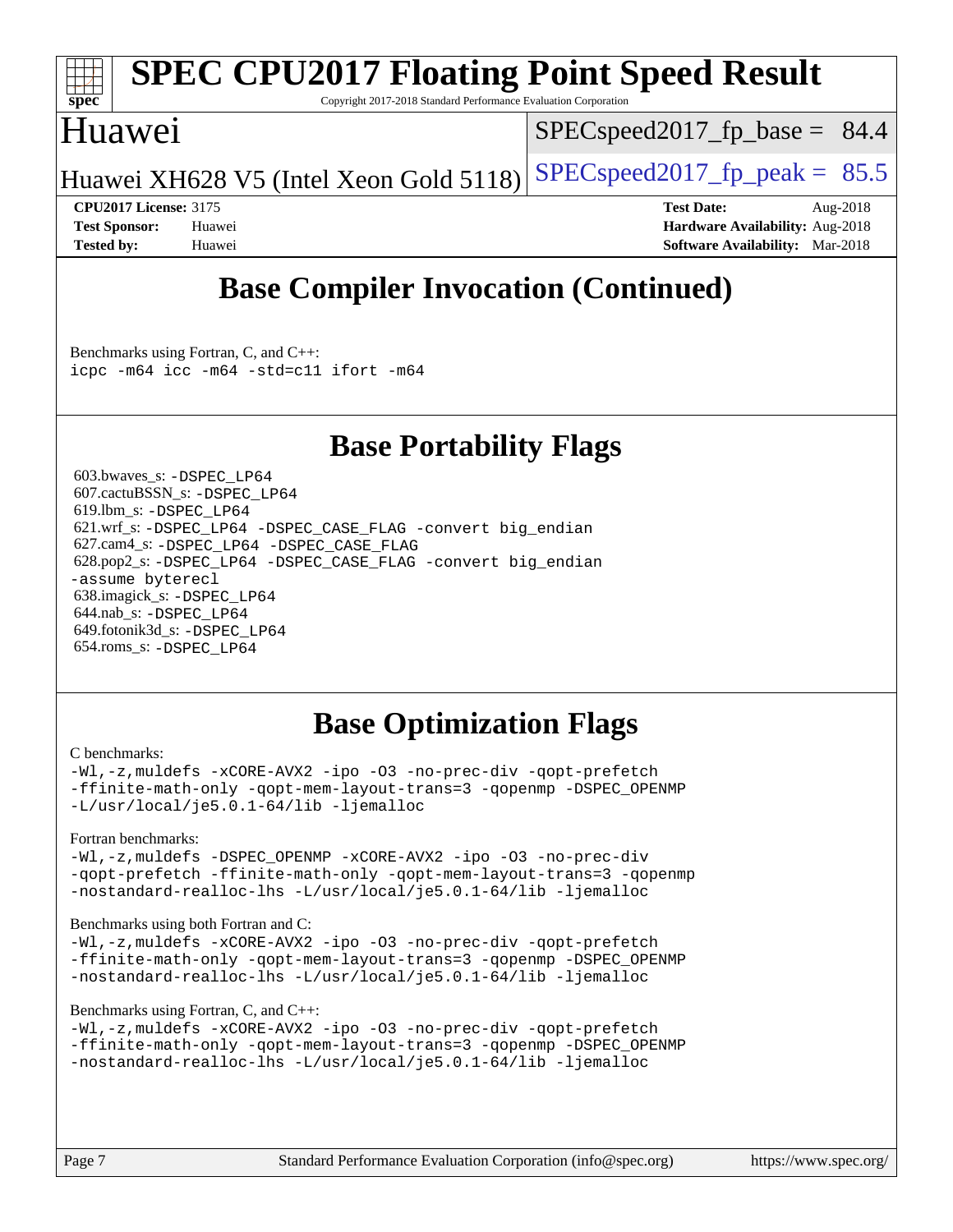# **[spec](http://www.spec.org/)**

# **[SPEC CPU2017 Floating Point Speed Result](http://www.spec.org/auto/cpu2017/Docs/result-fields.html#SPECCPU2017FloatingPointSpeedResult)**

Copyright 2017-2018 Standard Performance Evaluation Corporation

### Huawei

 $SPECspeed2017<sub>fp</sub> base = 84.4$ 

Huawei XH628 V5 (Intel Xeon Gold 5118) SPECspeed 2017 fp peak =  $85.5$ 

**[Tested by:](http://www.spec.org/auto/cpu2017/Docs/result-fields.html#Testedby)** Huawei **[Software Availability:](http://www.spec.org/auto/cpu2017/Docs/result-fields.html#SoftwareAvailability)** Mar-2018

**[CPU2017 License:](http://www.spec.org/auto/cpu2017/Docs/result-fields.html#CPU2017License)** 3175 **[Test Date:](http://www.spec.org/auto/cpu2017/Docs/result-fields.html#TestDate)** Aug-2018 **[Test Sponsor:](http://www.spec.org/auto/cpu2017/Docs/result-fields.html#TestSponsor)** Huawei **[Hardware Availability:](http://www.spec.org/auto/cpu2017/Docs/result-fields.html#HardwareAvailability)** Aug-2018

### **[Peak Compiler Invocation](http://www.spec.org/auto/cpu2017/Docs/result-fields.html#PeakCompilerInvocation)**

[C benchmarks](http://www.spec.org/auto/cpu2017/Docs/result-fields.html#Cbenchmarks): [icc -m64 -std=c11](http://www.spec.org/cpu2017/results/res2018q4/cpu2017-20181008-09113.flags.html#user_CCpeak_intel_icc_64bit_c11_33ee0cdaae7deeeab2a9725423ba97205ce30f63b9926c2519791662299b76a0318f32ddfffdc46587804de3178b4f9328c46fa7c2b0cd779d7a61945c91cd35)

[Fortran benchmarks:](http://www.spec.org/auto/cpu2017/Docs/result-fields.html#Fortranbenchmarks) [ifort -m64](http://www.spec.org/cpu2017/results/res2018q4/cpu2017-20181008-09113.flags.html#user_FCpeak_intel_ifort_64bit_24f2bb282fbaeffd6157abe4f878425411749daecae9a33200eee2bee2fe76f3b89351d69a8130dd5949958ce389cf37ff59a95e7a40d588e8d3a57e0c3fd751)

[Benchmarks using both Fortran and C](http://www.spec.org/auto/cpu2017/Docs/result-fields.html#BenchmarksusingbothFortranandC): [ifort -m64](http://www.spec.org/cpu2017/results/res2018q4/cpu2017-20181008-09113.flags.html#user_CC_FCpeak_intel_ifort_64bit_24f2bb282fbaeffd6157abe4f878425411749daecae9a33200eee2bee2fe76f3b89351d69a8130dd5949958ce389cf37ff59a95e7a40d588e8d3a57e0c3fd751) [icc -m64 -std=c11](http://www.spec.org/cpu2017/results/res2018q4/cpu2017-20181008-09113.flags.html#user_CC_FCpeak_intel_icc_64bit_c11_33ee0cdaae7deeeab2a9725423ba97205ce30f63b9926c2519791662299b76a0318f32ddfffdc46587804de3178b4f9328c46fa7c2b0cd779d7a61945c91cd35)

[Benchmarks using Fortran, C, and C++](http://www.spec.org/auto/cpu2017/Docs/result-fields.html#BenchmarksusingFortranCandCXX): [icpc -m64](http://www.spec.org/cpu2017/results/res2018q4/cpu2017-20181008-09113.flags.html#user_CC_CXX_FCpeak_intel_icpc_64bit_4ecb2543ae3f1412ef961e0650ca070fec7b7afdcd6ed48761b84423119d1bf6bdf5cad15b44d48e7256388bc77273b966e5eb805aefd121eb22e9299b2ec9d9) [icc -m64 -std=c11](http://www.spec.org/cpu2017/results/res2018q4/cpu2017-20181008-09113.flags.html#user_CC_CXX_FCpeak_intel_icc_64bit_c11_33ee0cdaae7deeeab2a9725423ba97205ce30f63b9926c2519791662299b76a0318f32ddfffdc46587804de3178b4f9328c46fa7c2b0cd779d7a61945c91cd35) [ifort -m64](http://www.spec.org/cpu2017/results/res2018q4/cpu2017-20181008-09113.flags.html#user_CC_CXX_FCpeak_intel_ifort_64bit_24f2bb282fbaeffd6157abe4f878425411749daecae9a33200eee2bee2fe76f3b89351d69a8130dd5949958ce389cf37ff59a95e7a40d588e8d3a57e0c3fd751)

### **[Peak Portability Flags](http://www.spec.org/auto/cpu2017/Docs/result-fields.html#PeakPortabilityFlags)**

Same as Base Portability Flags

### **[Peak Optimization Flags](http://www.spec.org/auto/cpu2017/Docs/result-fields.html#PeakOptimizationFlags)**

[C benchmarks](http://www.spec.org/auto/cpu2017/Docs/result-fields.html#Cbenchmarks):

619.lbm\_s: basepeak = yes

638.imagick\_s: basepeak = yes

 $644$ .nab\_s: basepeak = yes

[Fortran benchmarks](http://www.spec.org/auto/cpu2017/Docs/result-fields.html#Fortranbenchmarks):

 603.bwaves\_s: [-prof-gen](http://www.spec.org/cpu2017/results/res2018q4/cpu2017-20181008-09113.flags.html#user_peakPASS1_FFLAGSPASS1_LDFLAGS603_bwaves_s_prof_gen_5aa4926d6013ddb2a31985c654b3eb18169fc0c6952a63635c234f711e6e63dd76e94ad52365559451ec499a2cdb89e4dc58ba4c67ef54ca681ffbe1461d6b36)(pass 1) [-prof-use](http://www.spec.org/cpu2017/results/res2018q4/cpu2017-20181008-09113.flags.html#user_peakPASS2_FFLAGSPASS2_LDFLAGS603_bwaves_s_prof_use_1a21ceae95f36a2b53c25747139a6c16ca95bd9def2a207b4f0849963b97e94f5260e30a0c64f4bb623698870e679ca08317ef8150905d41bd88c6f78df73f19)(pass 2) [-DSPEC\\_SUPPRESS\\_OPENMP](http://www.spec.org/cpu2017/results/res2018q4/cpu2017-20181008-09113.flags.html#suite_peakPASS1_FOPTIMIZE603_bwaves_s_DSPEC_SUPPRESS_OPENMP) [-DSPEC\\_OPENMP](http://www.spec.org/cpu2017/results/res2018q4/cpu2017-20181008-09113.flags.html#suite_peakPASS2_FOPTIMIZE603_bwaves_s_DSPEC_OPENMP) [-O2](http://www.spec.org/cpu2017/results/res2018q4/cpu2017-20181008-09113.flags.html#user_peakPASS1_FOPTIMIZE603_bwaves_s_f-O2) [-xCORE-AVX2](http://www.spec.org/cpu2017/results/res2018q4/cpu2017-20181008-09113.flags.html#user_peakPASS2_FOPTIMIZE603_bwaves_s_f-xCORE-AVX2) [-qopt-prefetch](http://www.spec.org/cpu2017/results/res2018q4/cpu2017-20181008-09113.flags.html#user_peakPASS1_FOPTIMIZEPASS2_FOPTIMIZE603_bwaves_s_f-qopt-prefetch) [-ipo](http://www.spec.org/cpu2017/results/res2018q4/cpu2017-20181008-09113.flags.html#user_peakPASS2_FOPTIMIZE603_bwaves_s_f-ipo) [-O3](http://www.spec.org/cpu2017/results/res2018q4/cpu2017-20181008-09113.flags.html#user_peakPASS2_FOPTIMIZE603_bwaves_s_f-O3) [-ffinite-math-only](http://www.spec.org/cpu2017/results/res2018q4/cpu2017-20181008-09113.flags.html#user_peakPASS1_FOPTIMIZEPASS2_FOPTIMIZE603_bwaves_s_f_finite_math_only_cb91587bd2077682c4b38af759c288ed7c732db004271a9512da14a4f8007909a5f1427ecbf1a0fb78ff2a814402c6114ac565ca162485bbcae155b5e4258871) [-no-prec-div](http://www.spec.org/cpu2017/results/res2018q4/cpu2017-20181008-09113.flags.html#user_peakPASS2_FOPTIMIZE603_bwaves_s_f-no-prec-div) [-qopt-mem-layout-trans=3](http://www.spec.org/cpu2017/results/res2018q4/cpu2017-20181008-09113.flags.html#user_peakPASS1_FOPTIMIZEPASS2_FOPTIMIZE603_bwaves_s_f-qopt-mem-layout-trans_de80db37974c74b1f0e20d883f0b675c88c3b01e9d123adea9b28688d64333345fb62bc4a798493513fdb68f60282f9a726aa07f478b2f7113531aecce732043) [-qopenmp](http://www.spec.org/cpu2017/results/res2018q4/cpu2017-20181008-09113.flags.html#user_peakPASS2_FOPTIMIZE603_bwaves_s_qopenmp_16be0c44f24f464004c6784a7acb94aca937f053568ce72f94b139a11c7c168634a55f6653758ddd83bcf7b8463e8028bb0b48b77bcddc6b78d5d95bb1df2967) [-nostandard-realloc-lhs](http://www.spec.org/cpu2017/results/res2018q4/cpu2017-20181008-09113.flags.html#user_peakEXTRA_FOPTIMIZE603_bwaves_s_f_2003_std_realloc_82b4557e90729c0f113870c07e44d33d6f5a304b4f63d4c15d2d0f1fab99f5daaed73bdb9275d9ae411527f28b936061aa8b9c8f2d63842963b95c9dd6426b8a)

 $649.$ fotonik $3d$ <sub>-</sub>s: basepeak = yes

 654.roms\_s: [-DSPEC\\_OPENMP](http://www.spec.org/cpu2017/results/res2018q4/cpu2017-20181008-09113.flags.html#suite_peakFOPTIMIZE654_roms_s_DSPEC_OPENMP) [-xCORE-AVX2](http://www.spec.org/cpu2017/results/res2018q4/cpu2017-20181008-09113.flags.html#user_peakFOPTIMIZE654_roms_s_f-xCORE-AVX2) [-ipo](http://www.spec.org/cpu2017/results/res2018q4/cpu2017-20181008-09113.flags.html#user_peakFOPTIMIZE654_roms_s_f-ipo) [-O3](http://www.spec.org/cpu2017/results/res2018q4/cpu2017-20181008-09113.flags.html#user_peakFOPTIMIZE654_roms_s_f-O3) [-no-prec-div](http://www.spec.org/cpu2017/results/res2018q4/cpu2017-20181008-09113.flags.html#user_peakFOPTIMIZE654_roms_s_f-no-prec-div) [-qopt-prefetch](http://www.spec.org/cpu2017/results/res2018q4/cpu2017-20181008-09113.flags.html#user_peakFOPTIMIZE654_roms_s_f-qopt-prefetch) [-ffinite-math-only](http://www.spec.org/cpu2017/results/res2018q4/cpu2017-20181008-09113.flags.html#user_peakFOPTIMIZE654_roms_s_f_finite_math_only_cb91587bd2077682c4b38af759c288ed7c732db004271a9512da14a4f8007909a5f1427ecbf1a0fb78ff2a814402c6114ac565ca162485bbcae155b5e4258871) [-qopt-mem-layout-trans=3](http://www.spec.org/cpu2017/results/res2018q4/cpu2017-20181008-09113.flags.html#user_peakFOPTIMIZE654_roms_s_f-qopt-mem-layout-trans_de80db37974c74b1f0e20d883f0b675c88c3b01e9d123adea9b28688d64333345fb62bc4a798493513fdb68f60282f9a726aa07f478b2f7113531aecce732043) [-qopenmp](http://www.spec.org/cpu2017/results/res2018q4/cpu2017-20181008-09113.flags.html#user_peakFOPTIMIZE654_roms_s_qopenmp_16be0c44f24f464004c6784a7acb94aca937f053568ce72f94b139a11c7c168634a55f6653758ddd83bcf7b8463e8028bb0b48b77bcddc6b78d5d95bb1df2967) [-nostandard-realloc-lhs](http://www.spec.org/cpu2017/results/res2018q4/cpu2017-20181008-09113.flags.html#user_peakEXTRA_FOPTIMIZE654_roms_s_f_2003_std_realloc_82b4557e90729c0f113870c07e44d33d6f5a304b4f63d4c15d2d0f1fab99f5daaed73bdb9275d9ae411527f28b936061aa8b9c8f2d63842963b95c9dd6426b8a)

[Benchmarks using both Fortran and C](http://www.spec.org/auto/cpu2017/Docs/result-fields.html#BenchmarksusingbothFortranandC):

**(Continued on next page)**